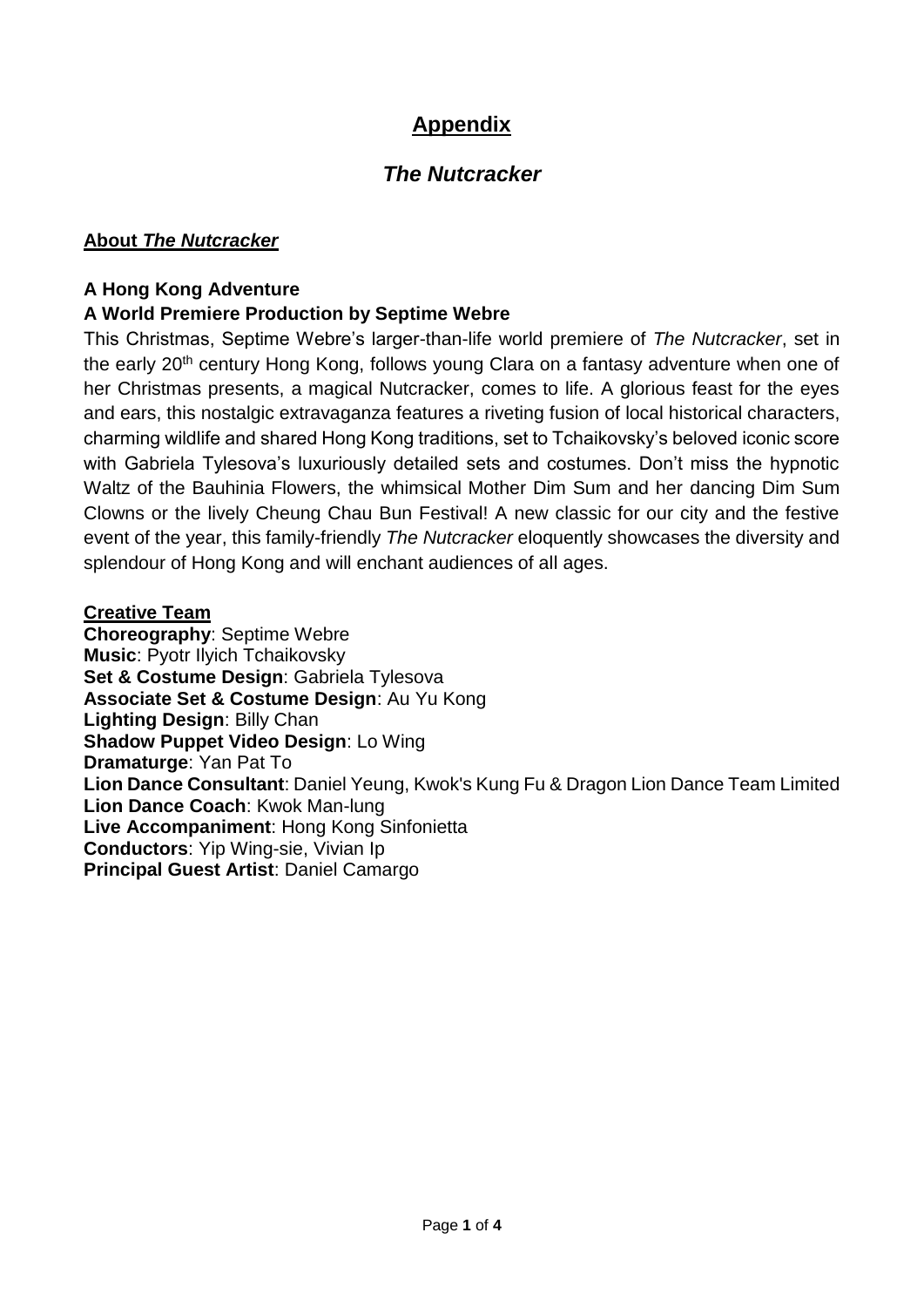### **Joint Promotion**

### **Enjoy a Complimentary Glass of Perrier-Jouët Champagne**

\$1,000 (VIP) ticket holders of *The Nutcracker* can enjoy a complimentary glass of Perrier-Jouët Champagne at a bespoke location by Pernod Ricard gifted by Hong Kong Ballet's Champagne Partner Perrier-Jouët Champagne.

Participant must be aged 18 or above Original ticket stub must be presented for entrance One ticket stub admits one person for one entry only Limited quota; first-come, first-served Date, time and location to be advised upon registration Terms and conditions apply In case of any dispute, Perrier-Jouët Champagne reserves the right to make the final decision

Registration: [Ophelia.Hui@pernod-ricard.com](mailto:Ophelia.Hui@pernod-ricard.com) / [Simon.Yeung@pernod-ricard.com](mailto:Simon.Yeung@pernod-ricard.com) (Please include name, phone number and a copy of the *The Nutcracker* ticket stub) Enquiries: 2398 3636 (Ms Hui) / 2378 7950 (Mr Yeung)

#### **Enjoy Exclusive Gastronomic Delights at Rosewood Hong Kong**

Ticket holders of *The Nutcracker* can enjoy special sets and/or menus at Bayfare Social, Holt's Café, Tea Conservatory and The Butterfly Room at Rosewood Hong Kong upon presentation of their Hong Kong Ballet tickets from the day of ticket purchase until 30 days after the performance.

Details: [www.rosewoodhotels.com/en/hong-kong/dining](http://www.rosewoodhotels.com/en/hong-kong/dining) Enquiries: 3891 8732 | [hongkong.restaurants@rosewoodhotels.com](mailto:hongkong.restaurants@rosewoodhotels.com) Reservations must be made in advance Terms and conditions apply

#### **Enjoy a complimentary drink upon dine-in at 181 Fortnum & Mason and 10% shopping privilege on retail products**

Ticket holders of *The Nutcracker* can enjoy a complimentary drink upon dine-in at 181 Fortnum & Mason and 10% shopping privilege on retail products. For reservations : reservations@181fortnums.com.hk / (852) 3916 8181 Address: Shop 022, G/F, K11 Atelier, Victoria Dockside, 18 Salisbury Road, Tsim Sha Tsui, Kowloon, Hong Kong.

This offer is valid until 31 January 2022 Original ticket stub must be presented for entrance This offer cannot be used in conjunction with other promotion offers Blackout dates: 20-26, 31 December 2021, 1, 29-31, January 2022, and public holidays Reservations must be made in advance; subject to availability Terms and conditions apply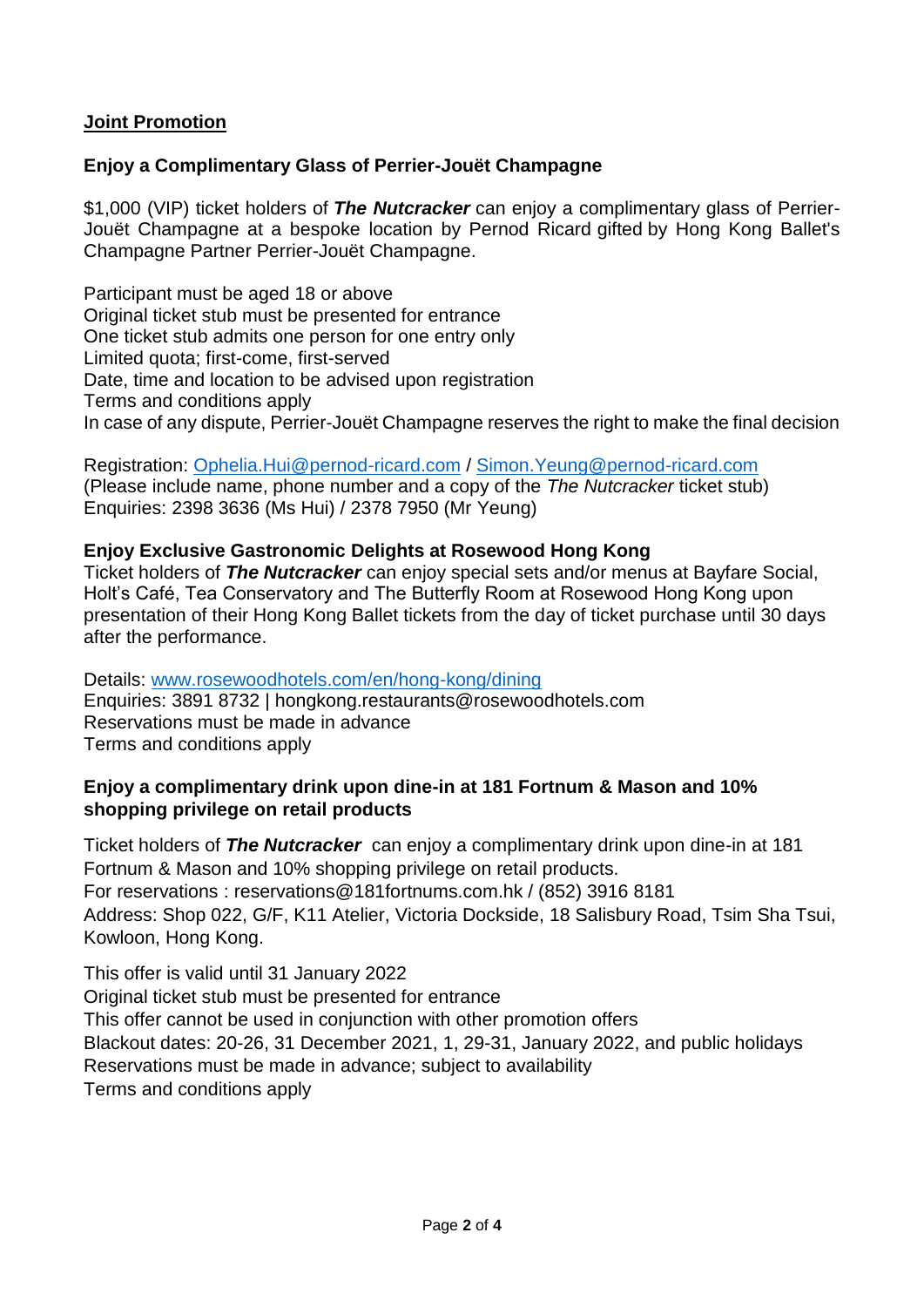#### **[Download High Resolution Images](https://www.dropbox.com/sh/7t2n4udp3lsj900/AAATl23XkkM6-MMAuoCOXV3sa?dl=0)**



Photo 1: China Everbright Ltd. Proudly Presents *The Nutcracker* | Photography: Edward So | Courtesy of Hong Kong Ballet



Photo 2: China Everbright Ltd. Proudly Presents *The Nutcracker* | Dancers (from left): Luis R. Torres, Lai Pui Ki Peggy | Photography: Edward So | Courtesy of Hong Kong Ballet



Photo 3: China Everbright Ltd. Proudly Presents *The Nutcracker* | Dancers (from left): Jonathan Spigner, Jessica Burrows | Photography: Edward So | Courtesy of Hong Kong Ballet



Photo 4: China Everbright Ltd. Proudly Presents *The Nutcracker* | Dancers (from left): Gao Ge, Wang Zi | Photography: Edward So | Courtesy of Hong Kong Ballet



Photo 5: China Everbright Ltd. Proudly Presents *The Nutcracker* | Dancers (from top): Ashleigh Bennett, Ethan Chudnow | Photography: Edward So | Courtesy of Hong Kong Ballet



Photo 6: China Everbright Ltd. Proudly Presents *The Nutcracker* | Dancers: Jonathan Spigner and Children Dancers | Photography: Edward So | Courtesy of Hong Kong Ballet



Photo 7: China Everbright Ltd. Proudly Presents *The Nutcracker* | Dancers (from left): Wei Wei, Lin Chang-yuan Kyle | Photography: Mak Cheong Wai | Courtesy of Hong Kong Ballet



Photo 8: China Everbright Ltd. Proudly Presents *The Nutcracker* | Dancers (from left): Wang Yueh Erica, Garry Corpuz | Photography: Edward So | Courtesy of Hong Kong Ballet



Photo 9: China Everbright Ltd. Proudly Presents *The Nutcracker* | Dancers (from left): Shen Jie, Eunsil Kim | Photography: Edward So | Courtesy of Hong Kong Ballet